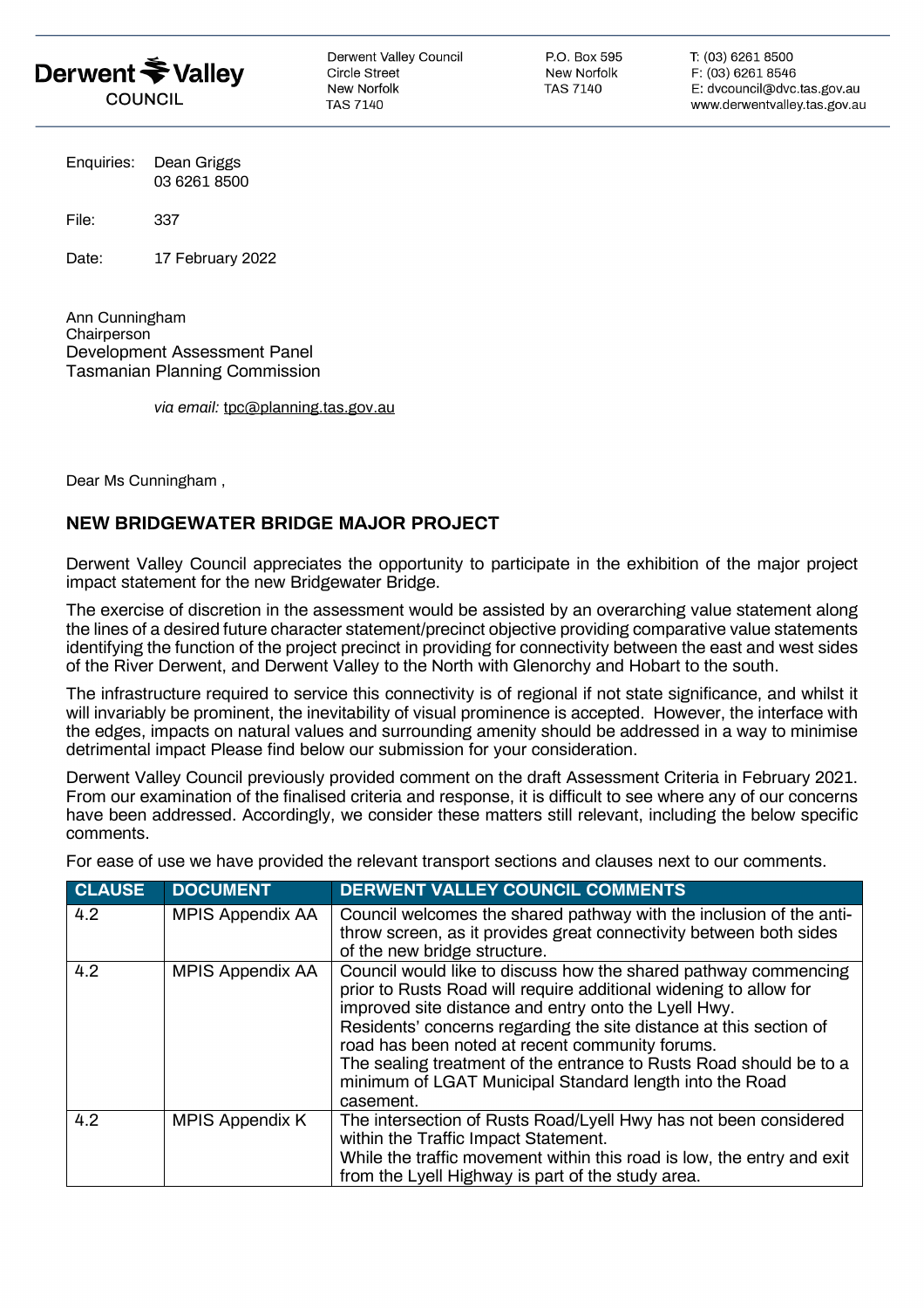| <b>CLAUSE</b> | <b>DOCUMENT</b>                                   | <b>DERWENT VALLEY COUNCIL COMMENTS</b>                                                                                                                                                                                                                                                                                                        |
|---------------|---------------------------------------------------|-----------------------------------------------------------------------------------------------------------------------------------------------------------------------------------------------------------------------------------------------------------------------------------------------------------------------------------------------|
| 4.2           | MPIS Clause 4.2.2                                 | The MPIS has not identified or discussed the impact of changes to<br>access to and from Rusts Road, Granton, as it appears that only<br>left-hand turns will now be feasible to and from Rusts Road;                                                                                                                                          |
| 4.2           | <b>MPIS Appendix K</b>                            | Boyer Road traffic count from 2018 doesn't consider the heavy<br>vehicle traffic to and from Norske Skog site and would be<br>questionable as to its representation of the current traffic flows.                                                                                                                                             |
| 4.2           | <b>Boyer Road Log</b><br><b>Trucks</b>            | Agree, there is no consideration in the Initial Impact Assessment<br>Report also.<br>May require further scrutiny of existing HV traffic counts to verify.                                                                                                                                                                                    |
|               | <b>Heavy Vehicle</b><br>movements                 | Movement of heavy vehicles - short to medium term investment -<br>Hydro Tasmania and other key stakeholders over coming years.                                                                                                                                                                                                                |
|               | <b>MPIS Appendix K</b>                            | Removal of existing roundabout at the Brooker Hwy/ Lyell Hwy/<br>Midland Hwy junction.<br>This currently facilitates access to the parking area and public<br>toilets.<br>What is the plan for this area? Car park currently facilitates car<br>sharing for Hobart commute. Noting the park and ride facilities<br>considered at Forest Road. |
| 4.2.3         | Initial Assessment<br>Report clause               | How peak traffic flows will be managed during construction?                                                                                                                                                                                                                                                                                   |
|               | <b>MPIS Appendix K</b>                            | Current bus stops on Lyell highway north of roundabout require<br>pedestrians to cross the Highway. Will these be relocated? How?<br>Where?                                                                                                                                                                                                   |
| 4.2.1         | <b>MPIS Clause</b>                                | MPIS is very light on detail with respect to public transport.                                                                                                                                                                                                                                                                                |
|               | <b>MPIS Appendix K</b>                            | Section 4.6 Pedestrian and Cyclist Impacts states that The Project<br>will encourage cycling, walking and the use of public transport in<br>accordance with the requirements of the Assessment Criteria. How<br>will it encourage the use of Public Transport?                                                                                |
|               | <b>MPIS Appendix K</b>                            | Public transport impacts – improvements only consider improved<br>travel times. Where are the considerations to innovation<br>opportunities e.g. park and ride, encouraging use of public<br>transport?                                                                                                                                       |
|               | <b>MPIS Appendix K</b>                            | Summary states "significant improvements for the public transport<br>routes" this statement seems only evident based on travel times.                                                                                                                                                                                                         |
| 4.2.1         | <b>Initial Assessment</b><br><b>Report Clause</b> | Only one existing MetroTas bus stop is identified as being retained;<br>and<br>It is unclear what provision is made for pick up / drop off of public<br>buses and coach services.<br>DVC concurs with these statements                                                                                                                        |
| 4.2.3         | <b>Initial Assessment</b><br><b>Report Clause</b> | The Panel notes that further details of the final design and staging<br>is needed to inform management of the road, rail, public transport,<br>pedestrian and cycle network during construction.                                                                                                                                              |
| 4.1.4.4       | <b>MPIS Clause</b>                                | Council seeks to deliver Strategic Plan 2030 statements.<br>1.10 Enhance the physical appearance of the gateways to<br>our valley<br>1.11 Improve directional signage<br>1.17 Support implementation of the Western Wilds tourism<br>journey<br>8.11 Develop and implement a roads hierarchy that is<br>communicated to the public            |
| 4.1.4.5       | <b>MPIS Clause</b>                                | Suggests Council, through its Recreation Plan and Open Space<br>Strategy May 2020 will work with Crown to redevelop this space<br>and including car parking area.                                                                                                                                                                             |
| 4.2.2.3       | <b>MPIS Clause</b>                                | "Lyell Highway- Access to Lyell Highway from Brooker Highway will<br>be via a northbound off-ramp that connects to a new roundabout at                                                                                                                                                                                                        |